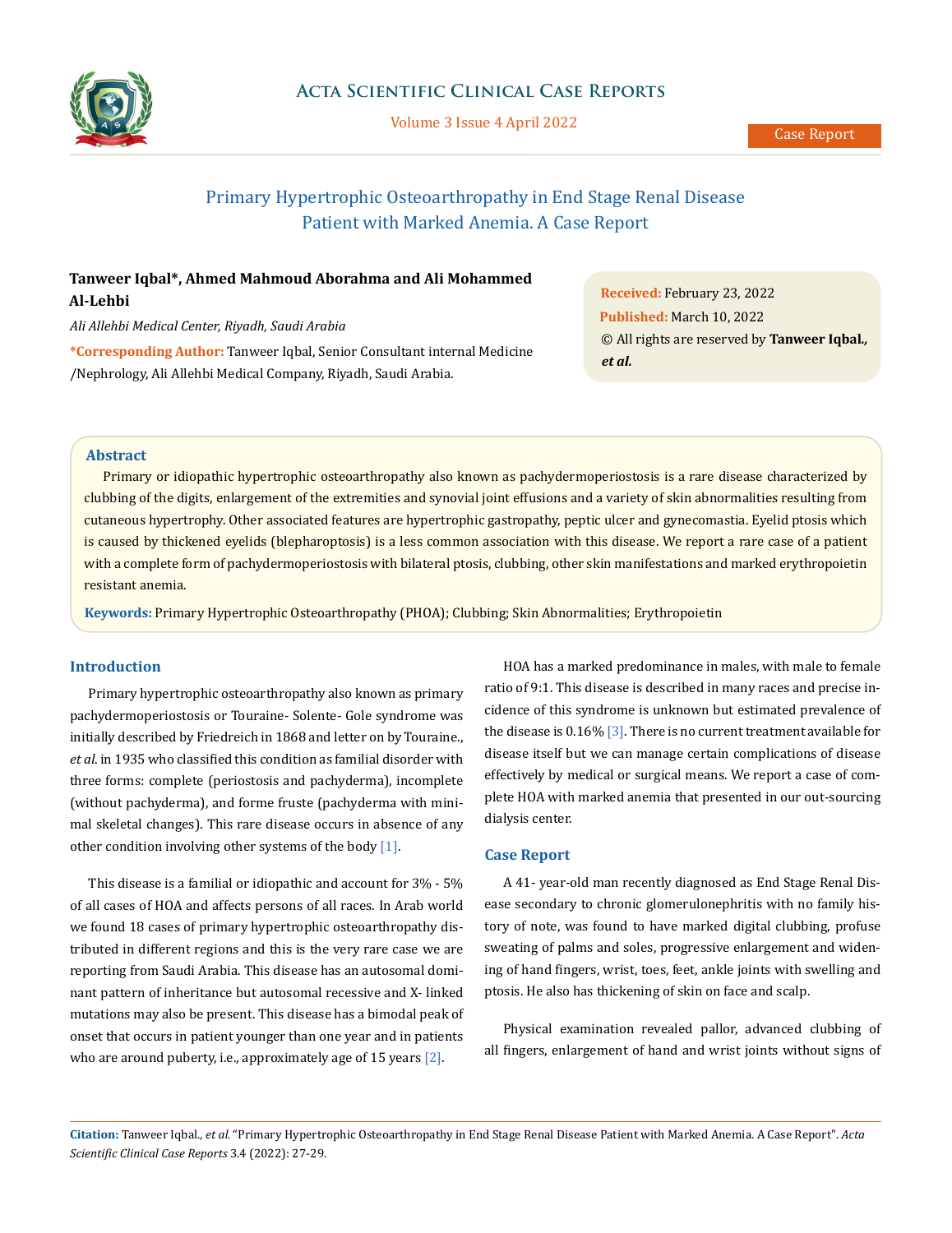inflammation. There was also clubbing of toes, widening of feet ankles and knee joints. He has thickening of forehead fold with evidence of pachyderma. Cardiopulmonary and abdominal examination were unremarkable. He received high doses (12000 three times/week post dialysis) of Erythropoietin injection to improved his hemoglobin levels but failed to achieved his target levels.

Laboratory results reveled mean hemoglobin levels 7 gram/ dl (10-12 gram/dl in dialysis population), total leukocytes count 7000/mm3 (4000-11000), platelets 280x109 /l, Serum ferritin 600ng/ml with transferrin saturation of 30%, blood urea 45mmol/L (2.6-7.5), serum creatinine 900mmol/l (less than 88), parathyroid hormone level 500 pg/ml, serum bicarbonate 23mmol/l (22-28), serum potassium 4 mmol/l (3.5-5.1). liver function test, serum albumin, C reactive protein, ESR, rheumatoid factor, antinuclear antibodies and blood cultures within normal limits. His chest X- ray, electrocardiogram and echocardiogram were normal.

#### **Discussion and Conclusion**

Hypertrophic osteoarthropathy (HOA) manifests as changes in the bone and skin. It is characterized by digital clubbing, arthralgia, periostitis and subperiosteal new bone formation in tubular bone. It could be either primary or secondary. The primary familial form is also known as pachydermoperiostosis, is hereditary and manifested in different ways. Although the exact prevalence is unknown, one study reported a prevalence of 0.16%. it is more commonly present in male population as compared to female (9:1). and is considered to be familial (25-40% of cases)  $[4]$ , but in our case no family member of this patient has similar disease.

The secondary form of HOA can be caused by variety of systemic diseases including cyanotic heart disease, cystic fibrosis, bronchiectasis, tuberculosis, hepatic disease gastrointestinal diseases including inflammatory bowel disease, and certain malignancies (Hodgkin lymphoma, nasopharyngeal carcinoma, and chronic myeloid leukemia)  $\overline{5}$ . the exact etiology of HOA is unknown, but possible mechanisms have been suggested. The increase or decrease in cytokines such as prostaglandin E2 have been suggested hormonal, immunological, neurological and thrombotic mechanisms  $[6]$ .

In primary form, mutation in HPGD encoding 15 hydroxy prostaglandin dehydrogenases, whose enzyme activity is NAD+ dependent has been shown to be responsible for this syndrome [7].

Primary hypertrophic osteoarthropathy has a bimodal presentation, with one peak in the first year of life and another at age 15 years. It develops gradually from adulthood. It usually begins as clubbing during adolescence, followed by progressive changes in the skeleton and skin over the next 5-20 years. The diagnosis of HOA is based on the presence of at least two of the four criteria set by Borochowitz- a history of familial transmission, pachyderma, digital clubbing and skeletal manifestations such as pain or sign of radiographic periostitis  $[3]$ . Our patient has complete form of the syndrome with the presence of most of the clinical features and radiological findings.

The most common clinical symptoms of PHOA include clubbing (89%), radiographic periostitis of the distal long bones periostosis. Swelling of periarticular tissue and subperiosteal new bone formation reveled by radiography (97%), pachyderma, coursing of skin, seborrhea (90%), acne folliculitis, palmo-planter hyperhidrosis (44-67%), partial ptosis and cutis vertices gyrata  $(42\%)$  [8]. Anemia is such patient is usually multifactorial caused by gastrointestinal bleeding, myelofibrosis and serum inhibitors of erythropoiesis [9]. In our ESRD patient we thoroughly investigated causes of resistant anemia (Acute/chronic blood loss, iron and vitamin deficiency, infections, inflammation, secondary hyperthyroidism, any obvious malignancy etc.) but could not able to find any definitive cause although he was on maximum doses of intravenous erythropoietin injection i.e. 450 iu/kg/week.

The diagnosis of PHOA is clinical on the basis of digital clubbing and distal periostitis of long bones associated with pachyderma. There is no definitive diagnostic test for this condition. X rays of tubular bones reveal periosteal new bone formation which supports the diagnosis.

The medical treatment of PHOA is symptomatic. Non-steroidal anti-inflammatory drugs (NSAIDs), corticosteroids, tamoxifen citrate, risedronate and colchicine used to relieve pain [10]. This condition is associated with significant reduction in quality of life however, prognosis is good.

### **Conflict of Interest**

None declared.

28